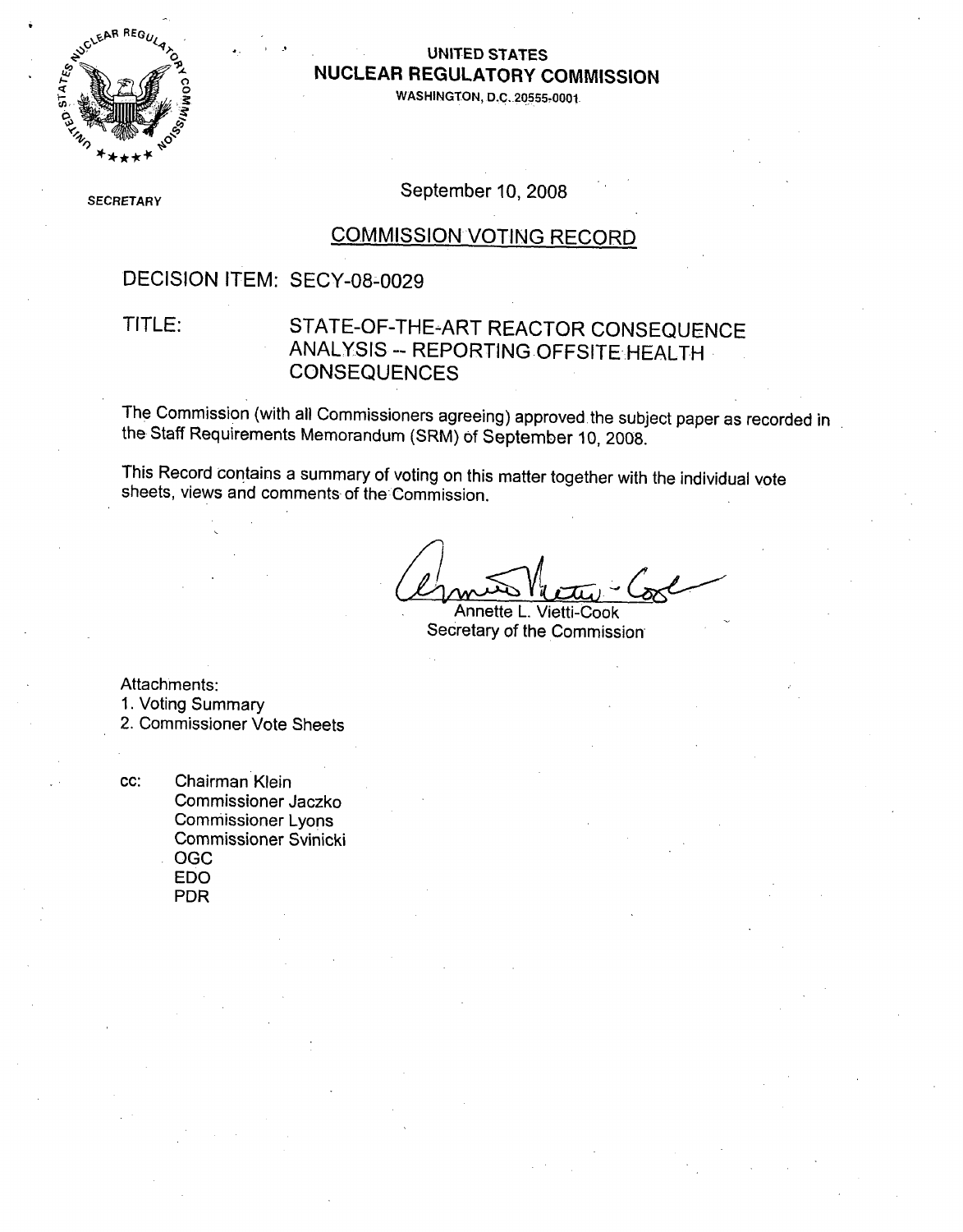### VOTING SUMMARY - SECY-08-0029

## RECORDED VOTES

|                       |              | NOT<br>APRVD DISAPRVD ABSTAIN PARTICIP COMMENTS |              | <b>DATE</b> |
|-----------------------|--------------|-------------------------------------------------|--------------|-------------|
| CHRM. KLEIN           | X            |                                                 | X            | 6/6/08      |
| COMR. JACZKO          | $\mathsf{X}$ |                                                 | X            | 3/26/08     |
| <b>COMR. LYONS</b>    | $\mathbf{X}$ |                                                 | X            | 4/7/08      |
| <b>COMR. SVINICKI</b> | $\mathsf{X}$ |                                                 | $\mathbf{X}$ | 6/6/08      |

## COMMENT RESOLUTION

In their vote sheets, all Commissioners approved the staffs recommendation and provided some additional comments. Subsequently, the comments of the Commission were incorporated into the guidance to staff as reflected in the SRM issued on September 10, 2008.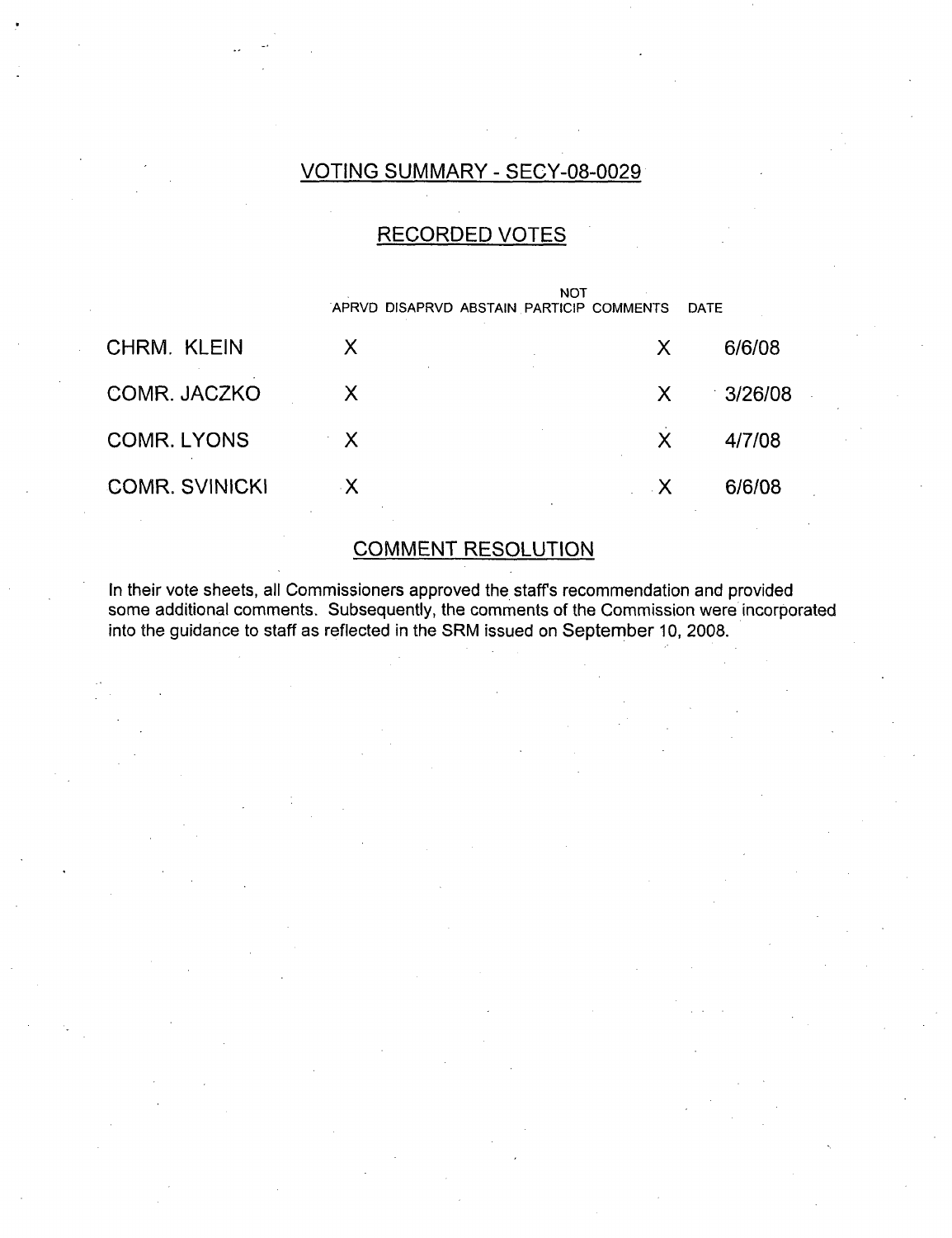# RESPONSE SHEET

Below \_\_\_ Attached XX None \_\_

| TO:                      | <b>Annette Vietti-Cook, Secretary</b>                                                                                  |  |  |
|--------------------------|------------------------------------------------------------------------------------------------------------------------|--|--|
| <b>FROM:</b>             | <b>CHAIRMAN KLEIN</b>                                                                                                  |  |  |
| <b>SUBJECT:</b>          | SECY-08-0029 - STATE-OF-THE-ART REACTOR<br><b>CONSEQUENCE ANALYSES-REPORTING</b><br><b>OFFSITE HEALTH CONSEQUENCES</b> |  |  |
| <b>Approved XX</b>       | Disapproved ___<br>Abstain                                                                                             |  |  |
| <b>Not Participating</b> |                                                                                                                        |  |  |

SIGNATURE'

 $6/6/8f$ <br>DATE

Entered on "STARS" Yes <u>V</u> No \_\_\_

**COMMENTS:**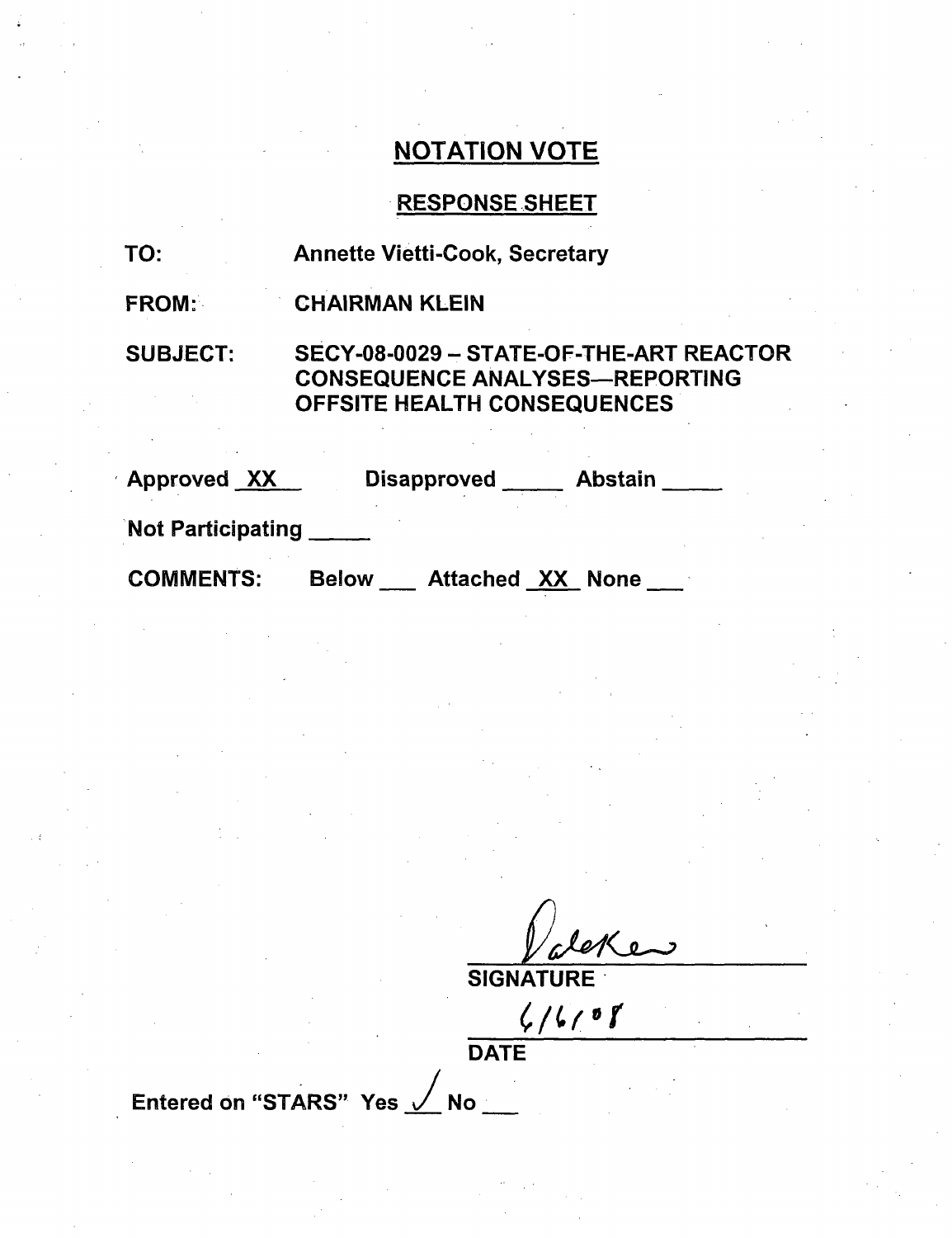### Chairman **Klein's** Comments on **SECY-08-0029**

I approve staff's Recommendation 6 for assessing and reporting offsite health consequences in the state-of-the-art reactor consequence analyses (SOARCA) project.

I also approve the staff's recommendation to seek external peer review of the methodologies and approaches employed in the SOARCA assessment of Peach Bottom and Surry.

I do not support performing level-3 PRAs for the pilot plants at this time. Alternatively, I propose that the staff complete the work on the Peach Bottom and Surry pilot plants pursuant to the direction in Staff Requirements-SECY-05-0233-PLAN FOR DEVELOPING STATE-OF-THE-ART REACTOR CONSEQUENCE ANALYSES and submit the methodology and approaches for peer review as recommended in SECY-08-0029. The peer review should address, in part, the credibility of the underlying assumptions and engineering judgment employed by the staff in the performance of these consequence analyses and whether it is necessary to perform ievel-3 PRAs to corroborate the integrity of the SOARCA Project.

In Staff Requirements Memorandum (SRM)-SECY-05-0233, the Commission approved the staff's plan to (1) evaluate and update, as appropriate, analytical methods and models for realistic evaluation of severe accident progression and offsite consequences; (2) develop stateof-the-art reactor consequence assessments; and (3) develop an integrated, predictive, computer-based tool to assist decision-making in the event of a severe reactor accident. I believe that the staff's efforts thus far have been in keeping with the direction of the SRM. I believe that the logical progression would be to employ the results of a well developed SOARCA methodology to inform and support the performance of level-3 PRAs, if desired.

-///87

Klein Date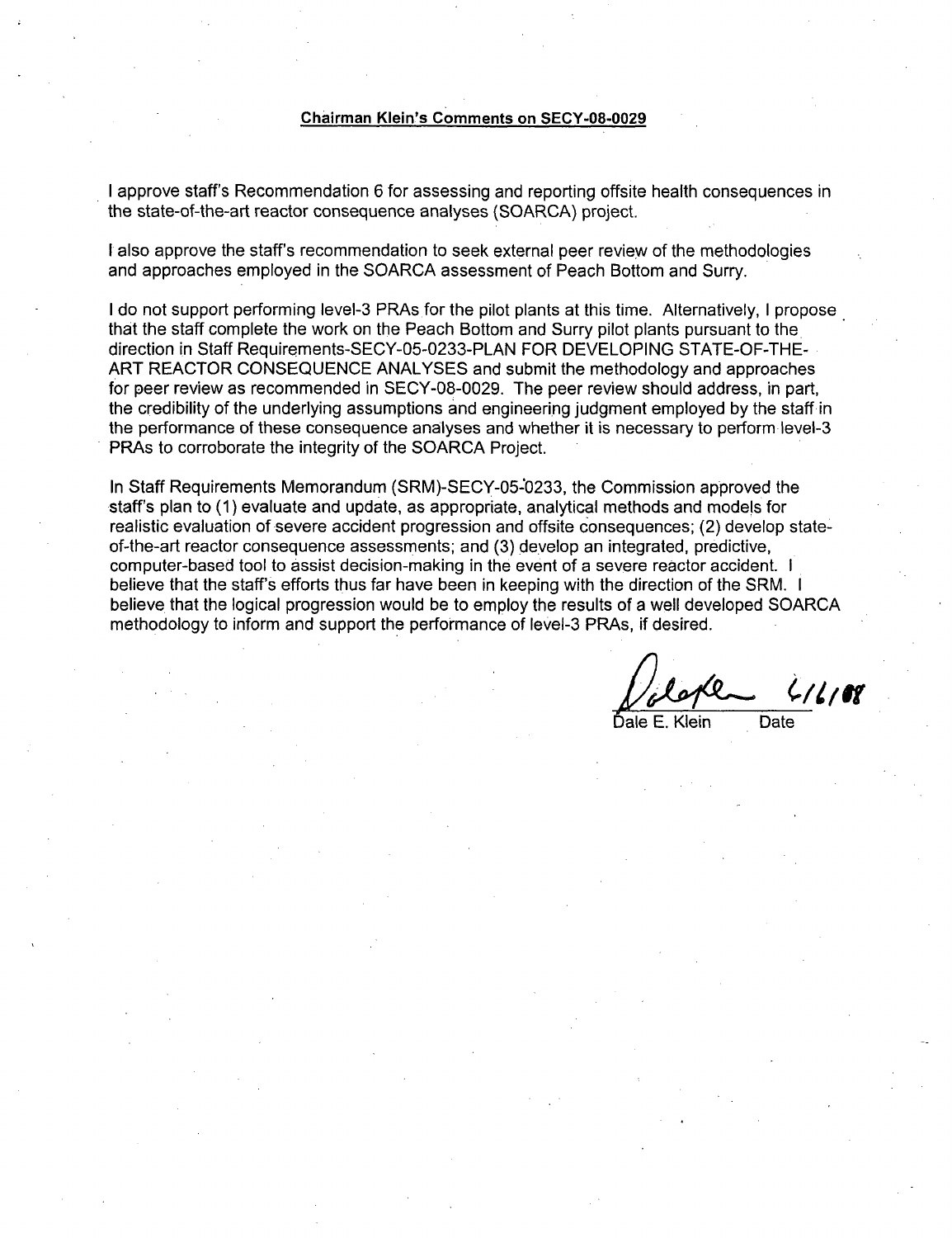# RESPONSESHEET

| TO:                      | <b>Annette Vietti-Cook, Secretary</b> |                                                                                  |
|--------------------------|---------------------------------------|----------------------------------------------------------------------------------|
| <b>FROM:</b>             | <b>COMMISSIONER JACZKO</b>            |                                                                                  |
| <b>SUBJECT:</b>          | <b>OFFSITE HEALTH CONSEQUENCES</b>    | SECY-08-0029 - STATE-OF-THE-ART REACTOR<br><b>CONSEQUENCE ANALYSES-REPORTING</b> |
| Approved X               | Disapproved                           | Abstain                                                                          |
| <b>Not Participating</b> |                                       |                                                                                  |

**COMMENTS:** 

**Below** \_\_\_ Attached <u>X</u> None \_\_\_

*/' h-4000•* **DATE** 

Entered on "STARS" Yes x No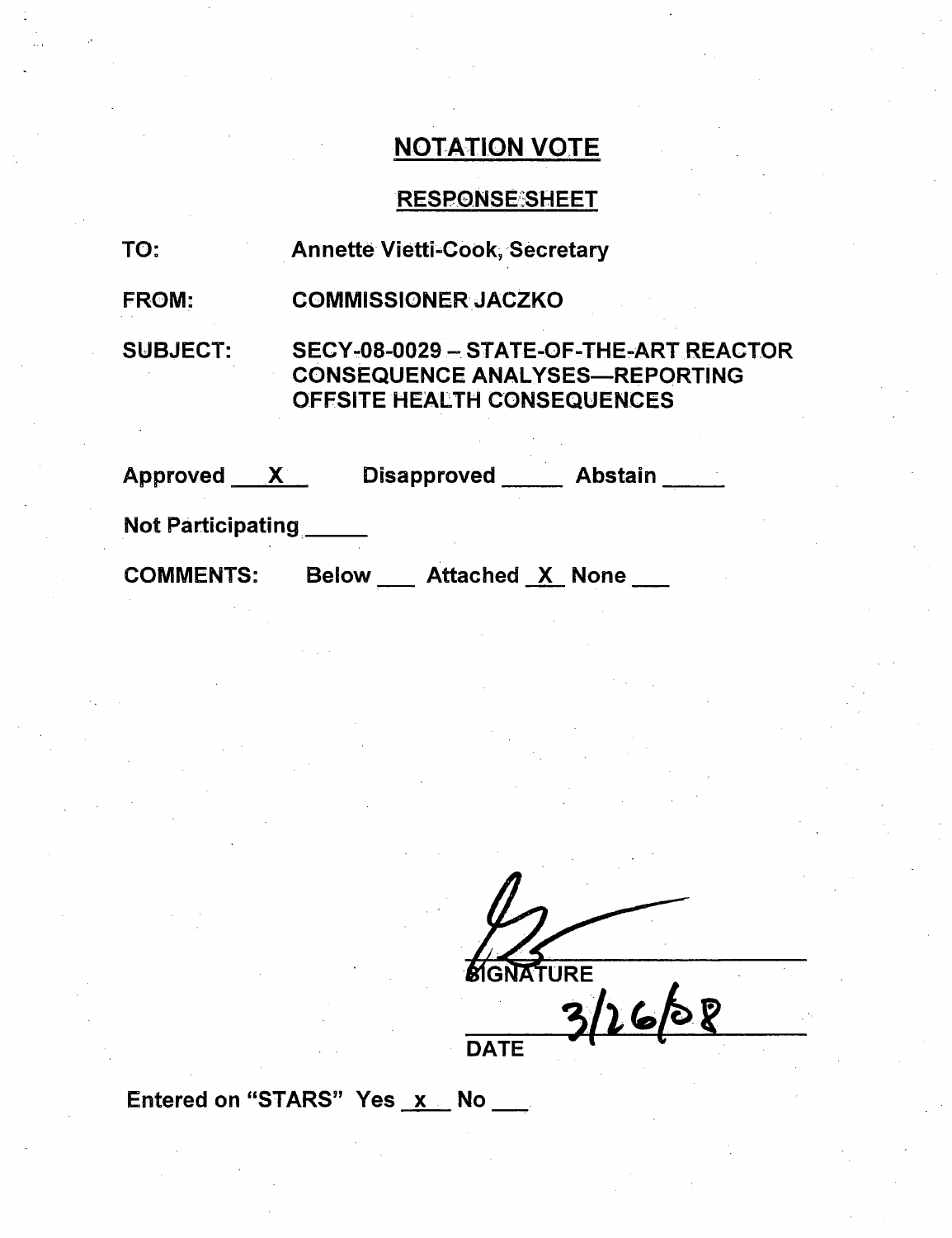### Commissioner Jaczko's Vote on **SECY-08-0029** State-of-the-Art Reactor Consequence Analyses - Reporting Offsite Health Consequences

I approve of the staff recommendation for providing information on offsite consequences in the state of the art reactor consequence analysis subject to the following comments. The staff has worked diligently on this complex project and I applaud the work that has been done so far. I encourage the staff to continue to refine and improve an extremely important project. My comments are intended to reflect areas in which I believe the work of the staff will only be enhanced.

I believe that the reporting of offsite health consequences should be as broad and comprehensive as possible. The results should be comprehensive to provide sufficient opportunity for the public to understand the outcomes and for the public to perform their own evaluation of the results. Consistent with my previous vote on SECY-05-0233, "Plan for Developing State-of-the-Art Consequence Analysis," the NRC should not quantitatively restrict the results to preclude individuals or groups from drawing inappropriate conclusions. It should also not preclude physically possible consequences. Furthermore, the results should provide the statistical distributions, as well as potential land contamination.

In addition, I believe the use of collective dose to develop consequences for low dose exposure is, as the staff indicated, a misleading methodology to determine the potential consequences from stochastic effects of radiation exposure. Irrespective of the particular model used to determine the individual health effects from a low dose exposure, the use of collective dose provides misleading information about the effects to the population. For example, using a linear dose effect relationship, a year dose of 1 rem applied to a population of 100,000 produces the same postulated health effect as a 10 mrem dose applied to a population of 10 million. As a result, these situations would appear to present the same offsite consequences. In fact, they are quite different. In one case an individual would be exposed to doses 100 times larger. This information is not readily apparent, however, if the consequences are expressed in terms of the collective effects to the entire affected population.

This problem, however, is not restricted to the use of the linear-no-threshold dose model. Collective dose could be used with equally questionable results with a dose model employing a threshold. The fundamental problem is not the dose model, but the summation of low doses to a large population in situations for which the health effects are not promptly manifested directly from the radiation exposure. Rather, the health effects are potential long term effects that may manifest themselves over much longer time frames. In my view, the better way to characterize these effects is to talk about the elevated risk to an individual of becoming afflicted by these latent health effects. The use of collective dose does not provide, in my view, meaningful results for understanding the real consequences to the public.

As a result, as recommended by the staff, consequence results should be communicated in terms of an individual risk. Because the Nuclear Regulatory Commission continues to use the linear-no-threshold model as the basis for regulatory decisions, the primary dose model should utilize the linear-no-threshold model to determine the individual risk. In using individual risk, the staff should ensure that differences in risk of cancer incidence and mortality in unique population subgroups are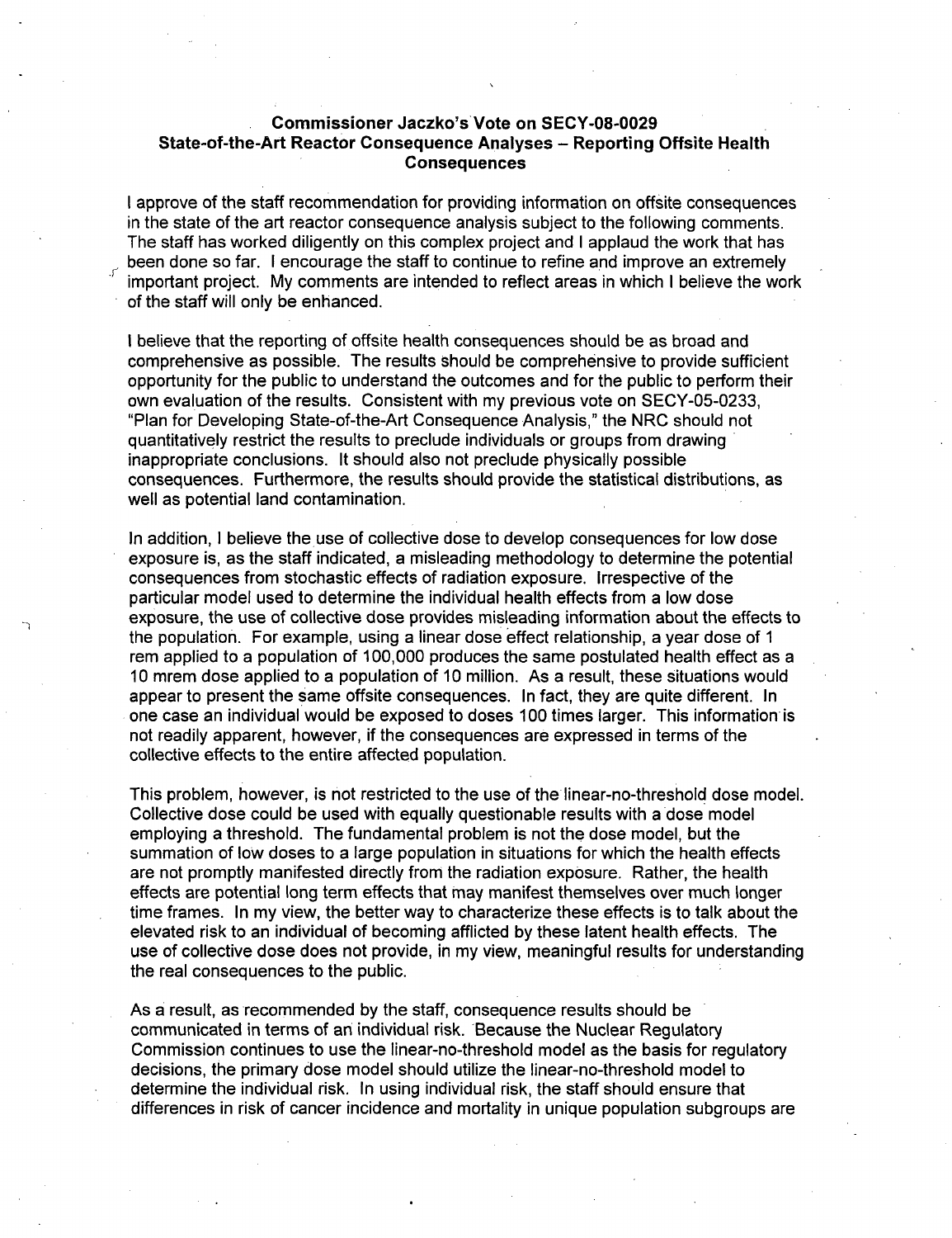considered where there may be statistically significant differences in risk. The staff should adopt this approach rather than using a single average individual risk where differences may exist

Also, the staff should develop a methodology to determine economic consequences from land contamination as a result of a postulated accident. As Commissioner Lyons indicated in a recent Commission meeting, this issue is very closely related to efforts the agency and other federal agencies are engaged with regard to analysis of potential consequences of the misuse of radiological materials. This type of analysis will provide additional useful information about the consequences of a radiological release. The methodology will likely require consideration of a number of different standards for decontamination and other remediation activities.

The staff should also incorporate the first two recommendations of the Advisory Committee for Reactor Safeguards (ACRS) on the State-of-the-Art Reactor Consequence Analyses project in their letter to the Chairman dated February 22, 2008. In particular, I have advocated a more sophisticated methodology comparable to the methodology endorsed by the ACRS in which virtually all calculable accident sequences are considered through the entire analysis, eliminating the use of a probability cut-off for core damage frequency. As the ACRS aptly stated,

"Thus, application of a *priori* CDF screening criteria can inappropriately overlook many risk-significant scenarios. Such an approach also does not provide a fully integrated evaluation of risk in terms of frequency and consequences. With current computational capabilities, virtually all sequences can be considered through the complete Level-1, Level-2, and Level-3 analyses. This type of fully integrated evaluation removes the need for intermediate screening and scenario dumping. It allows for clear identification of the most important scenarios for offsite consequences and facilitates an integrated evaluation of important physical and functional dependencies that affect core damage, severe accident progression, and offsite emergency responses."

I also approve the staff's recommendation to submit the Peach Bottom and Surry methodology and approaches for peer review by a cadre of experts who have not participated in the development of the State-of-the-Art Consequence Analysis and who have expertise in one or more areas of the disciplines employed in the State-of-the-Art Consequence Analysis.

Finally, the staff should finally make all previous staff and Commission papers on this project publically available.

Gregory B. Jaczko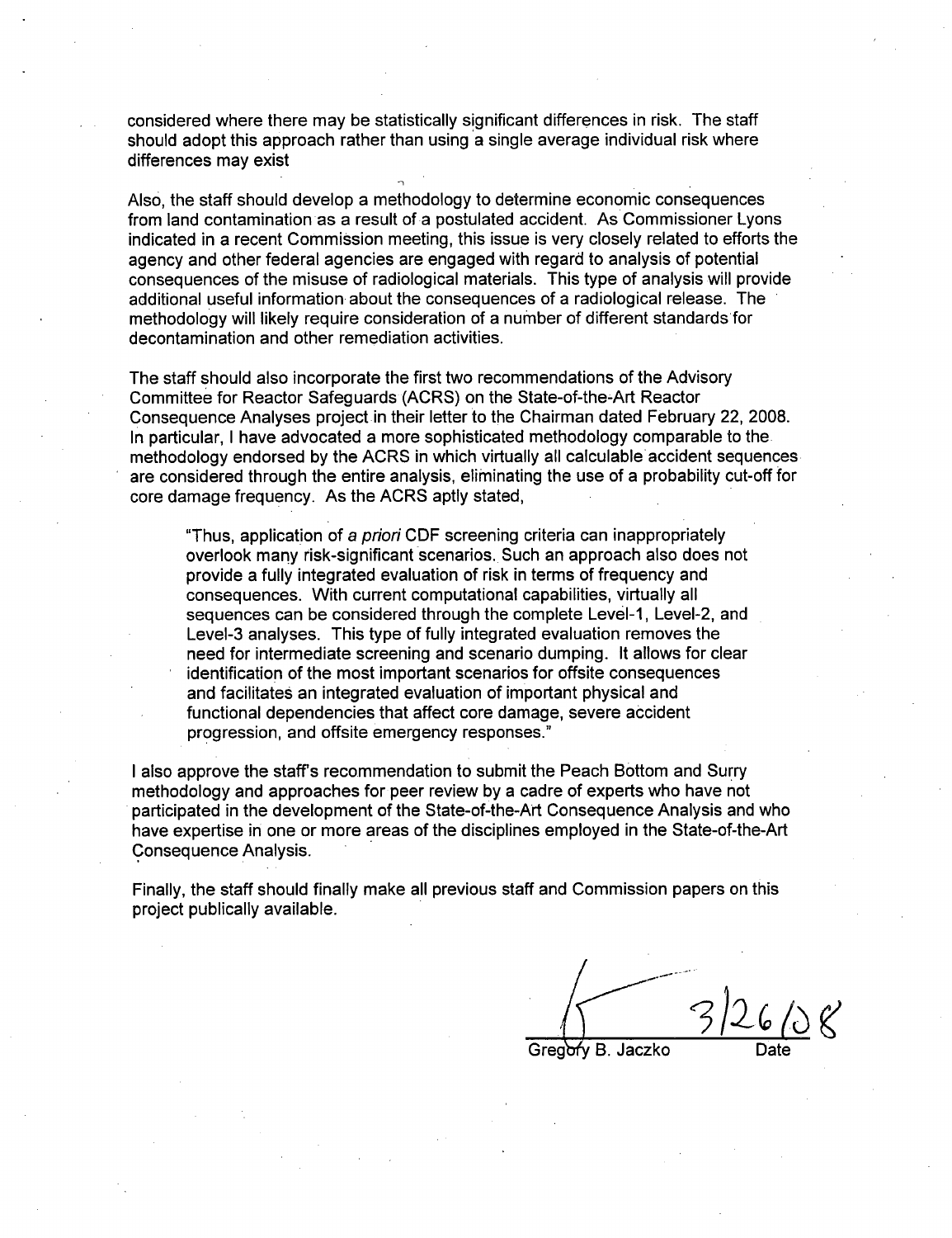# RESPONSE SHEET

| <b>TO:</b>               | <b>Annette Vietti-Cook, Secretary</b>                                                                                  |
|--------------------------|------------------------------------------------------------------------------------------------------------------------|
| <b>FROM:</b>             | <b>COMMISSIONER LYONS</b>                                                                                              |
| <b>SUBJECT:</b>          | SECY-08-0029 - STATE-OF-THE-ART REACTOR<br><b>CONSEQUENCE ANALYSES-REPORTING</b><br><b>OFFSITE HEALTH CONSEQUENCES</b> |
| Approved X               | Disapproved Abstain                                                                                                    |
| <b>Not Participating</b> |                                                                                                                        |
| <b>COMMENTS:</b>         | <b>Attached X None</b><br><b>Below</b>                                                                                 |

**BETTE** VONS

 $\frac{4}{\sqrt{2}} \frac{1}{\sqrt{2}}$ 

Entered on "STARS" Yes  $X$  No  $\_\_\_\_\$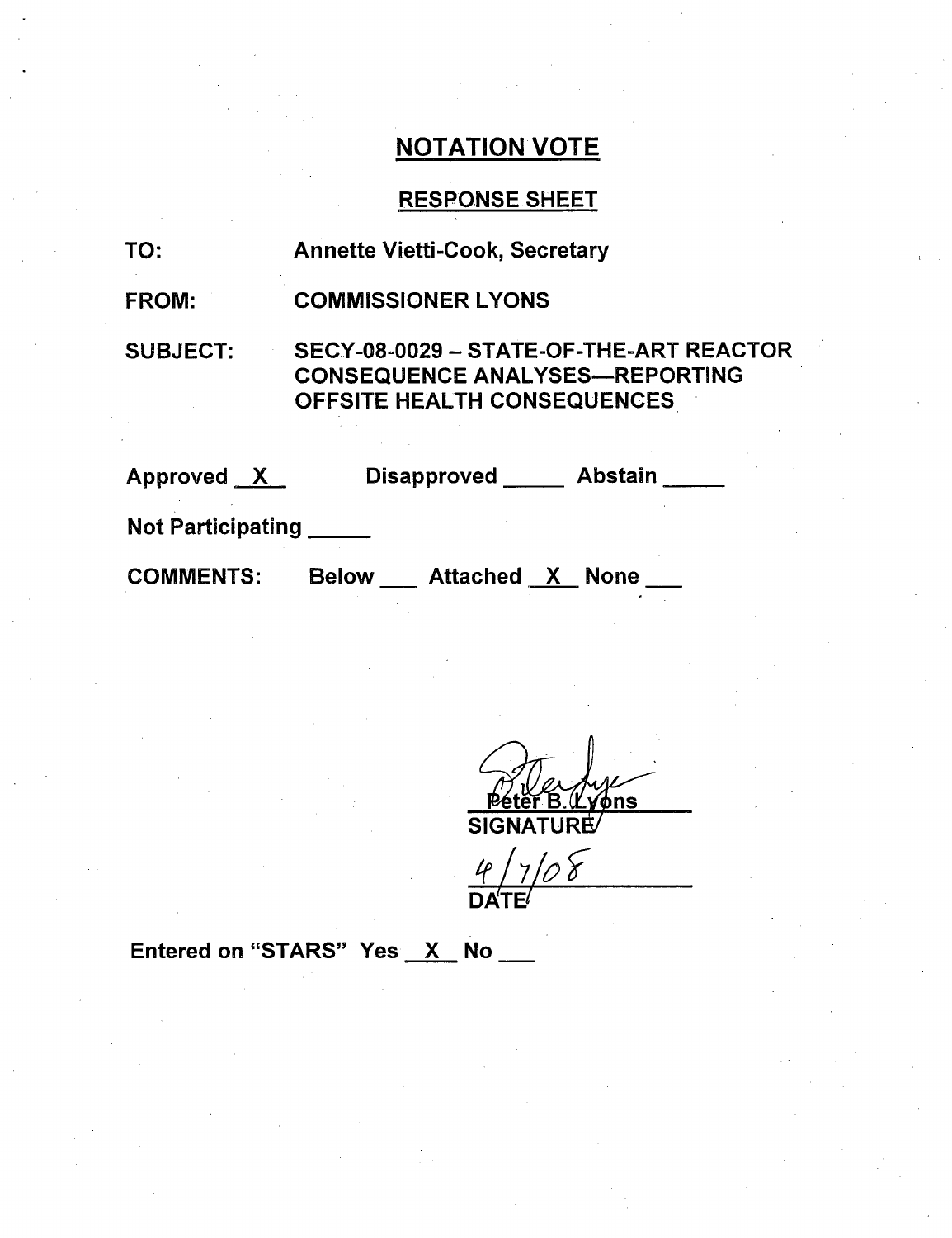#### Commissioner Lyons' Comments on **SECY-08-0029**

I approve the staff's Recommendation 6 for assessing and reporting offsite health consequences in the state-of-the-art reactor consequence analyses (SOARCA) subject to the following comments and reservations.

I recently attended the staff's briefing of the Commission Technical Assistants and expressed my strong continued support for this very important project. I very much appreciated the staffs response to my questions with well founded technical assessments. As I noted in that briefing, I strongly support the staffs plan to seek external peer review of the methods and technical issues associated with assessing offsite health consequences. I applaud the staff for its past efforts and its initiative to complete SOARCA. I believe this analysis is a significant step towards enhancing the NRC's emergency planning as well as our decision-making process for reactor safety and security. Furthermore, as I noted in my earlier vote on SOARCA, this new knowledge base will enable the NRC to communicate more effectively with decision-makers at all levels, including Congressional, Federal, State, and local authorities, as well as licensees and the public.

The staffs paper clearly articulates that the relationship between health effects and the distribution of radiation dose to an exposed population is not simple. Historically, NRC and both its domestic and international collegiate bodies have used collective dose and the linear dose response (or linear no-threshold (LNT)) model to predict health consequences and for realization of the "as low as reasonably achievable" (ALARA) conditions (or optimizations, as referenced by the international community). Use of the collective dose concept is a direct result of the LNT model, which simply linearly extrapolates effects from those observed at very high doses. As discussed further in this vote, epidemiological data cannot confirm or refute the LNT model at low doses where the low magnitude of any potential risk can not be documented. New scientific research is directly challenging both the use of LNT at low doses and any use of collective dose for risk determinations.

The National Council on Radiation Protection and Measurements (NCRP), in its Report 121, notes that collective dose should not be used to predict death or injury from low-dose radiation:

"The summation of trivial average risks over very large populations or time periods.., has produced a distorted image of risk, completely out of perspective with risks accepted every day, both voluntarily and involuntarily." (page 58)

"...it is recommended that regulatory limits not be set in terms of collective dose.. .When the uncertainty in the number of individuals is large... collective dose should not be used as a surrogate for risk, even at relatively high levels of individual radiation dose." (page 62)

The International Commission on Radiation Protection (ICRP), in its 2007 recommendations, notes that collective dose".., is not appropriate.. .to calculate the hypothetical number of cases of cancer or heritable disease that might be associated with very small radiation doses received by large numbers of people over very long periods of time." ICRP further notes that collective dose is "an instrument for optimization."

The Health Physics Society "strongly recommends that dose limits be applied only to individual members of the public, not to the collective dose to population groups," and notes that collective dose "may aggregate information excessively, for example, a large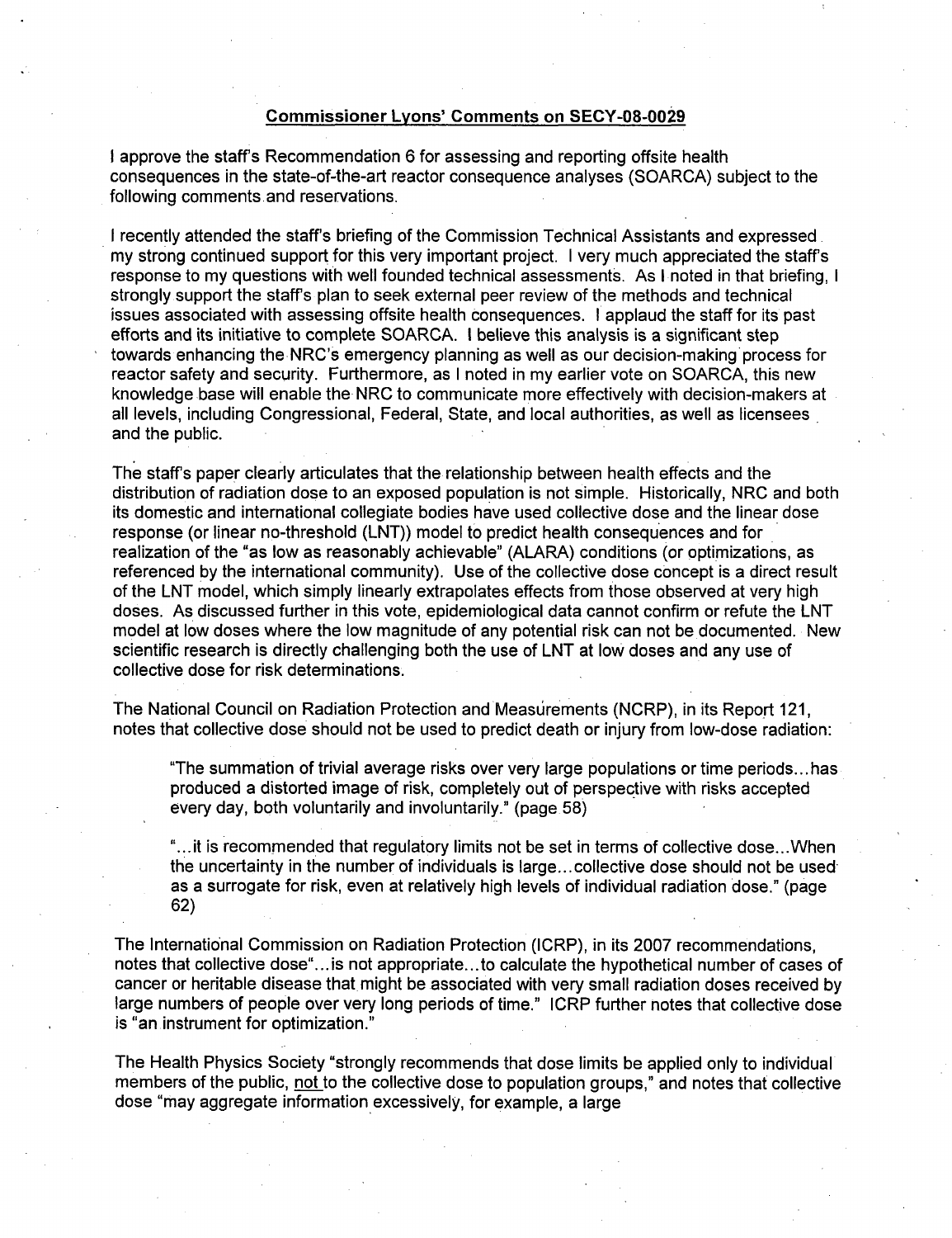dose to a small number of people is not equivalent to a small dose to many people, even if the collective doses are the same."

All of these scientific bodies agree that the use of collective dose to describe risk from low-dose radiation is scientifically indefensible. I strongly agree with the scientific community on this subject and believe that a statement by a past Chairman of the ICRP states my position very clearly: "If the risk of harm to the health of the most exposed individual is trivial, then the total risk is trivial-irrespective of how many people are exposed."

Therefore, I believe that results of the SOARCA require calculations of dose and estimates of risk consequences on a more individual basis, as proposed by the staff in Recommendation 6.

I do not support Commissioner Jaczko's view that staff should use an approach based on doses to unique population groups in which there may be statistically significant differences in risk. I believe that reporting multiple risk values will lead to confusing results. I further believe that NRC's regulatory focus on the risk to the highest exposed individual has and will continue to protect the public and the environment and ensures that no single group has a disproportionate risk. I thus approve the staff's use of a population-weighted average individual to explain risks associated with calculated exposures. Staff's recommended approach will assist in communicating the results of SOARCA.

**I** am reluctant to support the NRC's use of a linear dose response relationship for low doses of radiation based on the sheer absence of any credible scientific evidence to support use of LNT at low doses. Nevertheless, I recognize that current radiation protection standards are founded on exactly this LNT model, i.e., on the supposition that any radiation dose, no matter how small, contributes to a potential onset of cancer. The reality is that the bulk of our knowledge about human radiation health effects is derived from studies at high doses or dose rates, such as the survivors of the atomic bombs or certain groups of medical patients, simply extrapolated linearly to zero dose and zero effect.

The strict application of the LNT theory at low dose levels continues to be challenged. Controversies over the use of the linear dose response when setting standards and the costs associated with meeting the standards have further fueled discussions about the United States, as well as international, radiation protection standards. In the opinion of some, the strict application of the linear dose response has led to unnecessarily conservative radiation protection standards, particularly for specific purposes such as the decontamination and decommissioning of licensed facilities.

Current epidemiological data on the effects of low-level irradiation are inconclusive and more research in this area is badly needed. The lack of certainty is reflected in the careful wording chosen by the various advisory bodies as they discuss the lack of basis for use of LNT. This fuels considerable debate in the scientific community on this issue. ICRP notes that "adoption of LNT model...provides prudent basis for practical purposes" and the National Academies BEIR VII "concludes ...evidence is consistent with hypothesis [of] linear dose-response relationship."

In contrast:

- The Department of Energy (DOE) notes concern that recent studies provide "Inadequate consideration of significance of recent scientific advances." DOE further notes that "Cellular responses to low doses of radiation are very different from responses to high doses of radiation" and that the **"'LNT** model is based on two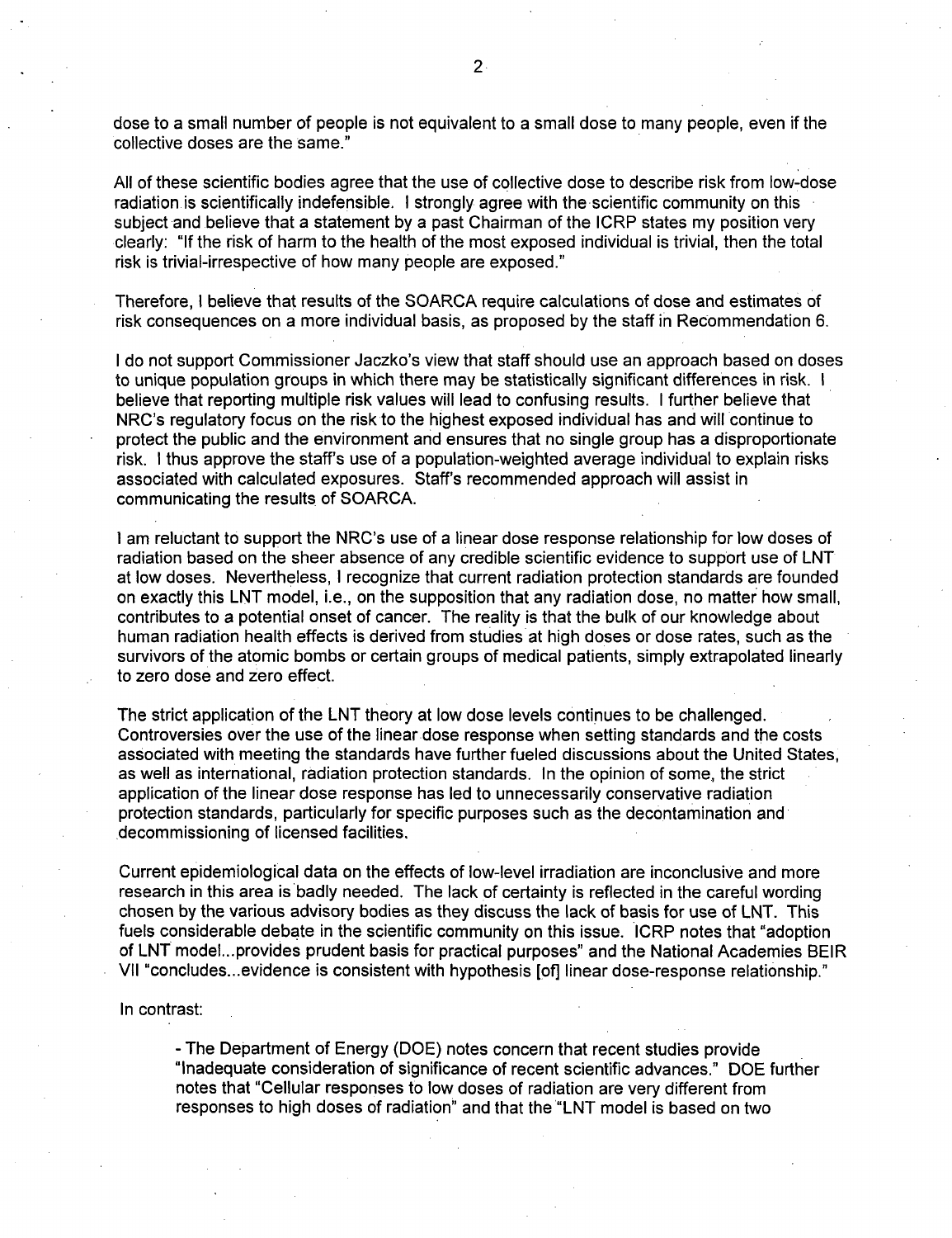assumptions: that any energy deposition can cause DNA damage and that DNA damage alone is the fundamental risk factor for carcinogenesis.... The latter biological assumption is certainly no longer accurate."

- The study of the French Academies of Sciences and Medicine reports that "Recent radiobiological data undermine validity of estimations based on LNT" and "raise doubts on validity of using LNT for evaluating carcinogenic risk;" They further note that "the LNT concept can be a useful pragmatic tool for assessing rules in radioprotection for doses above 10 mSv [1 Rem]" and that "LNT...is not based on valid scientific data."

- The Health Physics Society states that "There is, however, substantial scientific evidence that this model [LNT] is an oversimplification. It can be rejected for a number of specific cancers... heritable genetic damage has not been observed...." and that "...the effect of biological mechanisms such as DNA repair, bystander effect, and adaptive response... are not well understood and are not accounted for by the linear, nothreshold model."

The work by the DOE's Low Dose Radiation Research program and the French Academies has raised doubts about the validity of using a linear dose response relationship to evaluate risk at low doses. Lastly, I would note that the linear dose response will be the focus of two separate scientific meetings, one to be held by the NRC Advisory Committee on Nuclear Waste and Materials, and the other by NCRP, both in April 2008. These meetings bring together experts to discuss this important topic. Staff should continue monitoring such conferences and the DOE program and, at an appropriate time, provide recommendations to the Commission regarding use of the linear dose response relationship.

In approving Staff Recommendation 6, I believe that truncating the dose at any level below a few hundred millirems is defensible and would be consistent with the Commission's and stakeholder's view of risk associated with our 100 millirem public-dose limit. I considered proposing a threshold based on the average annual background to an individual of about 300 millirem. However, I believe that the staff's recommended cutoff level of 10 millirem offers adequate conservatism and will enhance communication about radiation risk. In addition, much as I do not want to encourage use of collective dose, which follows if LNT is strictly applied, I also support report of a single example of average individual risk by the staff without the threshold to document the relatively small difference in risk probability that results from use of either a zero or 10 millirem threshold.

In agreement with Commissioner Jaczko's vote, I also support the development of a methodology and analysis tool that can be used to predict economic consequences of a reactor event and that can also be applied in the analysis of radioactive dispersion devices. During the Commission Technical Assistants' briefing, it was clear that this is also a goal of the staff and that this effort needs considerable work. I strongly agree with staff that the development of such an analysis tool will require interagency coordination and active stakeholder involvement and will be costly in both time and resources. While staff should develop this economic consequences analysis tool; staff should also ensure that this effort does not impact completion of the initial SOARCA results and peer review.

I do not completely agree with Commissioner Jaczko's proposal to incorporate the recommendation of the Advisory Committee for Reactor Safeguards to use only Level-3 PRA (probabilistic risk assessment) analyses for SOARCA. While I agree that a Level-3 PRA could provide useful insights into the screening process, I believe that insight could be gained by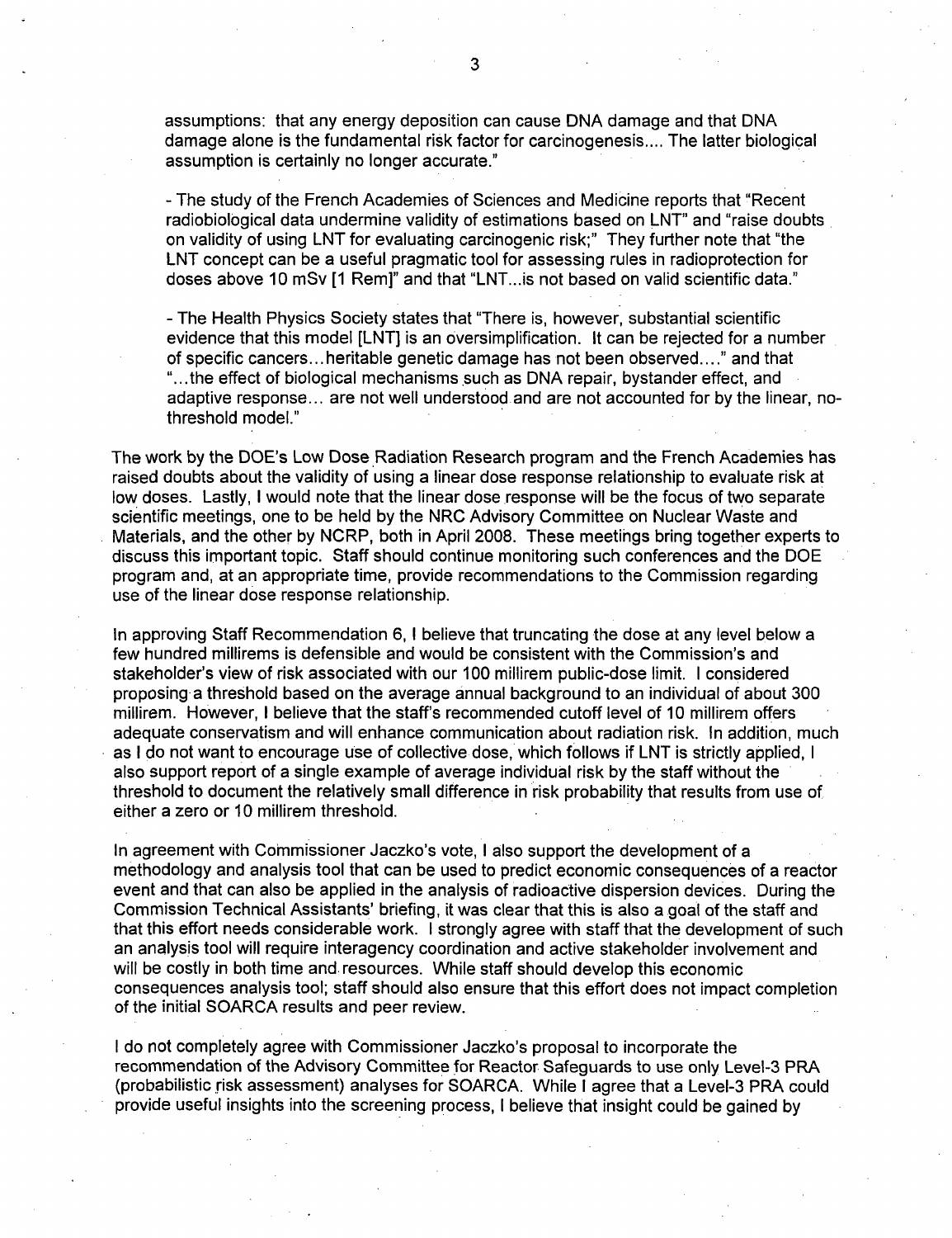performing a Level-3 PRA for only one plant. Staff discussed this issue at the Commission Technical Assistant Briefing and gave a very well founded rationale for their selection of risk significant events.

Furthermore, a Level-3 PRA analysis, if conducted before proceeding with SOARCA, would have a significant impact on completion of this phase of SOARCA. I thus suggest that staff conduct, in the future and as medium priority, a Level-3 PRA for one plant under a separate Commission-approved and funded program. This Level 3 PRA activity should not impact the ability of staff to complete SOARCA, but can inform future discussion of the accuracy of the current SOARCA approach by comparing the results of the current approach with the PRAbased approach for that single plant.

As staff finalizes the current SOARCA work, I look toward a public briefing for the Commission and solicitation of stakeholder input by the staff.

I believe that SOARCA provides a unique opportunity to develop a more balanced approach to risk communication by engaging stakeholders in the development of a common understanding of how to communicate radiation risk from small doses of radiation. I believe this approach must be clearly articulated as part of a comprehensive communication strategy when the SOARCA project results are released to the public.

Peter B. Lyons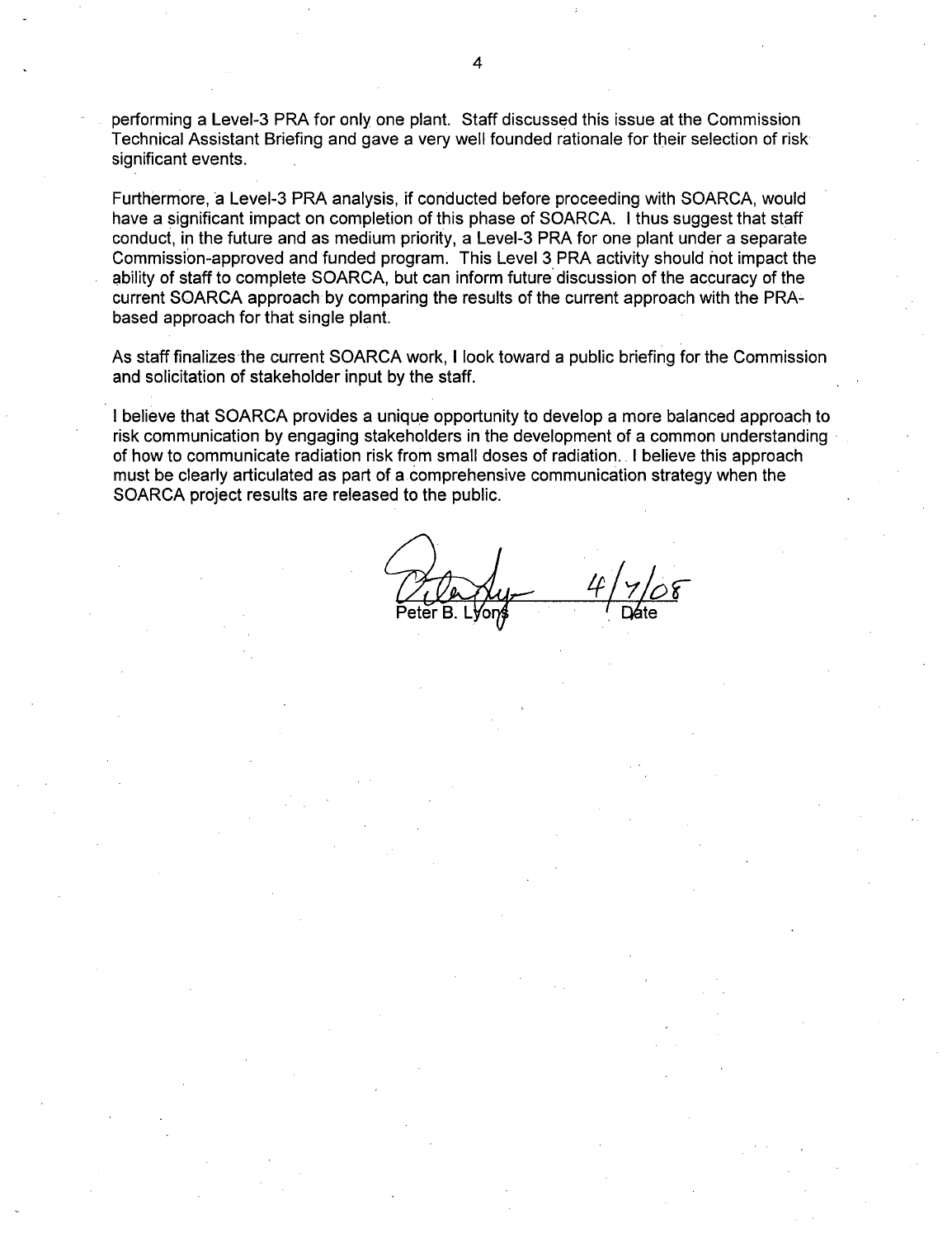# RESPONSE SHEET

| TO:                      | <b>Annette Vietti-Cook, Secretary</b>                                                                                  |
|--------------------------|------------------------------------------------------------------------------------------------------------------------|
| <b>FROM:</b>             | <b>COMMISSIONER SVINICKI</b>                                                                                           |
| <b>SUBJECT:</b>          | SECY-08-0029 - STATE-OF-THE-ART REACTOR<br><b>CONSEQUENCE ANALYSES-REPORTING</b><br><b>OFFSITE HEALTH CONSEQUENCES</b> |
| Approved X               | <b>Disapproved</b><br><b>Abstain</b>                                                                                   |
| <b>Not Participating</b> |                                                                                                                        |

Below \_\_\_ Attached <u>X</u> None \_\_\_

SIGNATURE

**/"DATE**

Entered on "STARS" Yes  $\sqrt{N}$  No

**COMMENTS:**